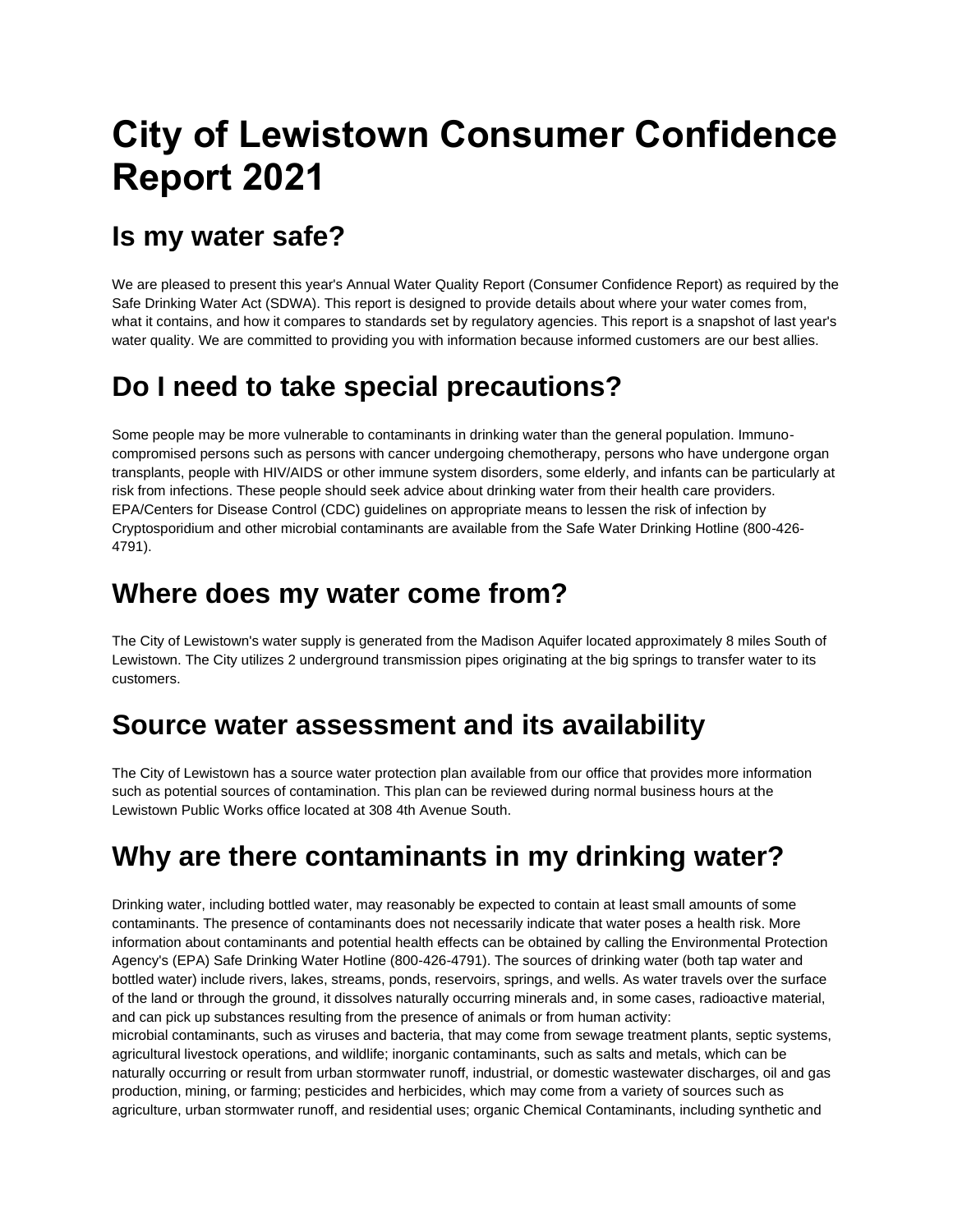volatile organic chemicals, which are by-products of industrial processes and petroleum production, and can also come from gas stations, urban stormwater runoff, and septic systems; and radioactive contaminants, which can be naturally occurring or be the result of oil and gas production and mining activities. In order to ensure that tap water is safe to drink, EPA prescribes regulations that limit the amount of certain contaminants in water provided by public water systems. Food and Drug Administration (FDA) regulations establish limits for contaminants in bottled water which must provide the same protection for public health.

## **How can I get involved?**

If you have any questions about this report or concerning your water utility, please contact J.R. Killham at Public Works (406) 535-1770. We want our valued customers to be informed about their water utility. If you want to learn more, please attend any of our regularly scheduled meetings, They are held on the first and third Monday's of the month at the Fergus County Council on Aging at 307 West Watson.

### **Water Conservation Tips**

Did you know that the average U.S. household uses approximately 400 gallons of water per day or 100 gallons per person per day? Luckily, there are many low-cost and no-cost ways to conserve water. Small changes can make a big difference - try one today and soon it will become second nature.

- Take short showers a 5 minute shower uses 4 to 5 gallons of water compared to up to 50 gallons for a bath.
- Shut off water while brushing your teeth, washing your hair and shaving and save up to 500 gallons a month.
- Use a water-efficient showerhead. They're inexpensive, easy to install, and can save you up to 750 gallons a month.
- Run your clothes washer and dishwasher only when they are full. You can save up to 1,000 gallons a month.
- Water plants only when necessary.
- Fix leaky toilets and faucets. Faucet washers are inexpensive and take only a few minutes to replace. To check your toilet for a leak, place a few drops of food coloring in the tank and wait. If it seeps into the toilet bowl without flushing, you have a leak. Fixing it or replacing it with a new, more efficient model can save up to 1,000 gallons a month.
- Adjust sprinklers so only your lawn is watered. Apply water only as fast as the soil can absorb it and during the cooler parts of the day to reduce evaporation.
- Teach your kids about water conservation to ensure a future generation that uses water wisely. Make it a family effort to reduce next month's water bill!
- Visi[t www.epa.gov/watersense](http://www.epa.gov/watersense) for more information.

### **Source Water Protection Tips**

Protection of drinking water is everyone's responsibility. You can help protect your community's drinking water source in several ways:

- Eliminate excess use of lawn and garden fertilizers and pesticides they contain hazardous chemicals that can reach your drinking water source.
- Pick up after your pets.
- If you have your own septic system, properly maintain your system to reduce leaching to water sources or consider connecting to a public water system.
- Dispose of chemicals properly; take used motor oil to a recycling center.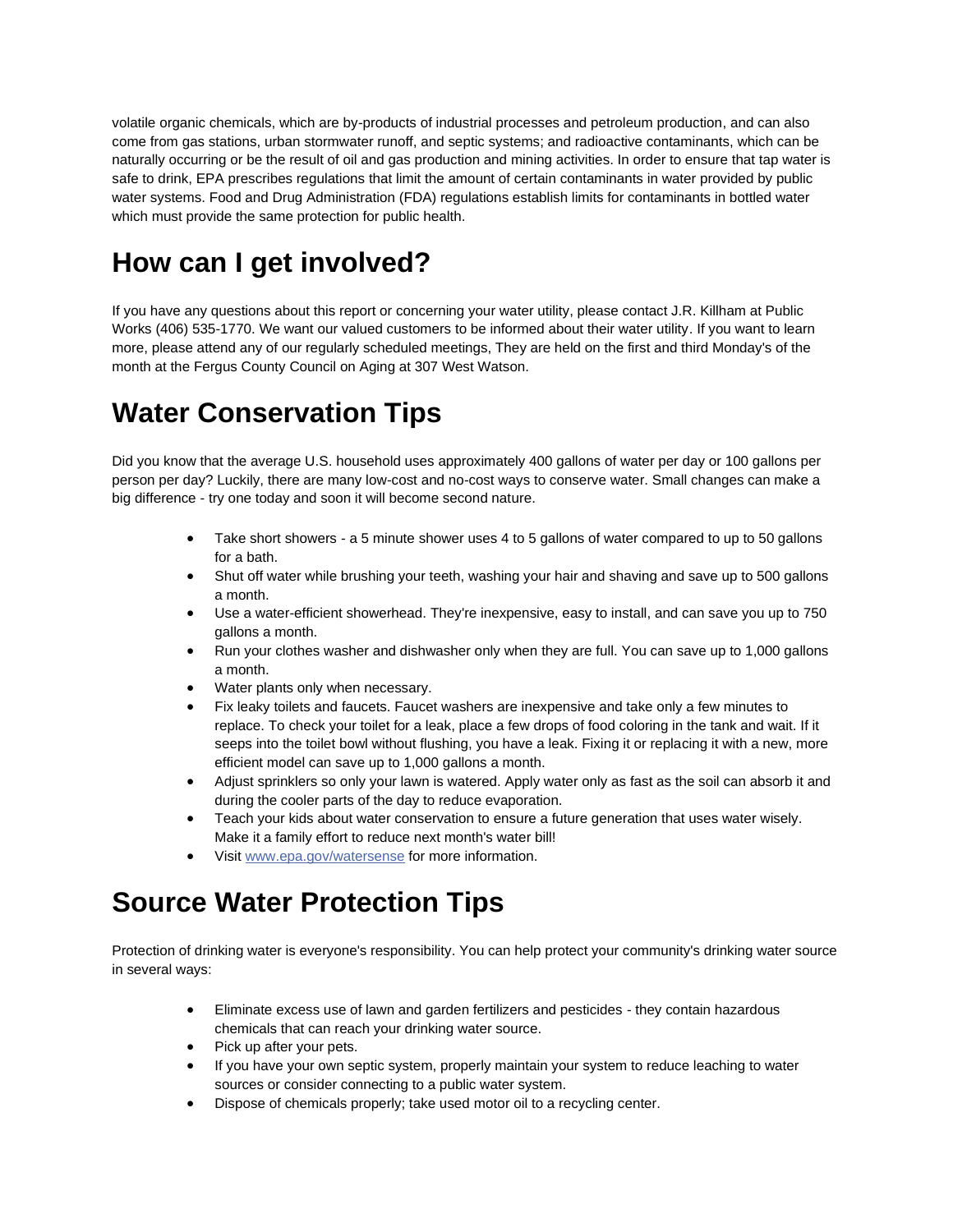- Volunteer in your community. Find a watershed or wellhead protection organization in your community and volunteer to help. If there are no active groups, consider starting one. Use EPA's Adopt Your Watershed to locate groups in your community, or visit the Watershed Information Network's How to Start a Watershed Team.
- Organize a storm drain stenciling project with your local government or water supplier. Stencil a message next to the street drain reminding people "Dump No Waste - Drains to River" or "Protect Your Water." Produce and distribute a flyer for households to remind residents that storm drains dump directly into your local water body.

### **Variance and Exemptions**

The City of Lewistown requested and was granted a waiver from the Montana DEQ from chlorinating of the distribution lines from the spring source to the lower pump station. This waiver was granted by the Montana DEQ.

### **Additional Information for Lead**

If present, elevated levels of lead can cause serious health problems, especially for pregnant women and young children. Lead in drinking water is primarily from materials and components associated with service lines and home plumbing. City of Lewistown is responsible for providing high quality drinking water, but cannot control the variety of materials used in plumbing components. When your water has been sitting for several hours, you can minimize the potential for lead exposure by flushing your tap for 30 seconds to 2 minutes before using water for drinking or cooking. If you are concerned about lead in your water, you may wish to have your water tested. Information on lead in drinking water, testing methods, and steps you can take to minimize exposure is available from the Safe Drinking Water Hotline or at http://www.epa.gov/safewater/lead.

#### **Water Quality Data Table**

In order to ensure that tap water is safe to drink, EPA prescribes regulations which limit the amount of contaminants in water provided by public water systems. The table below lists all of the drinking water contaminants that we detected during the calendar year of this report. Although many more contaminants were tested, only those substances listed below were found in your water. All sources of drinking water contain some naturally occurring contaminants. At low levels, these substances are generally not harmful in our drinking water. Removing all contaminants would be extremely expensive, and in most cases, would not provide increased protection of public health. A few naturally occurring minerals may actually improve the taste of drinking water and have nutritional value at low levels. Unless otherwise noted, the data presented in this table is from testing done in the calendar year of the report. The EPA or the State requires us to monitor for certain contaminants less than once per year because the concentrations of these contaminants do not vary significantly from year to year, or the system is not considered vulnerable to this type of contamination. As such, some of our data, though representative, may be more than one year old. In this table you will find terms and abbreviations that might not be familiar to you. To help you better understand these terms, we have provided the definitions below the table.

| <b>Contaminants</b>           | or<br><b>MRDLGMRDL</b> | MCLG MCL,<br>TT, or | Detect Range<br><b>In</b><br>Your<br>Water |       | LowHigh Date | Sample <sub>Violation</sub> | <b>Typical Source</b>                                                                                                           |
|-------------------------------|------------------------|---------------------|--------------------------------------------|-------|--------------|-----------------------------|---------------------------------------------------------------------------------------------------------------------------------|
| <b>Inorganic Contaminants</b> |                        |                     |                                            |       |              |                             |                                                                                                                                 |
| Fluoride (ppm)                | 4                      | 4                   | .6                                         | NA NA | 2020         | No.                         | Erosion of natural deposits; Water additive<br>which promotes strong teeth; Discharge<br>from fertilizer and aluminum factories |